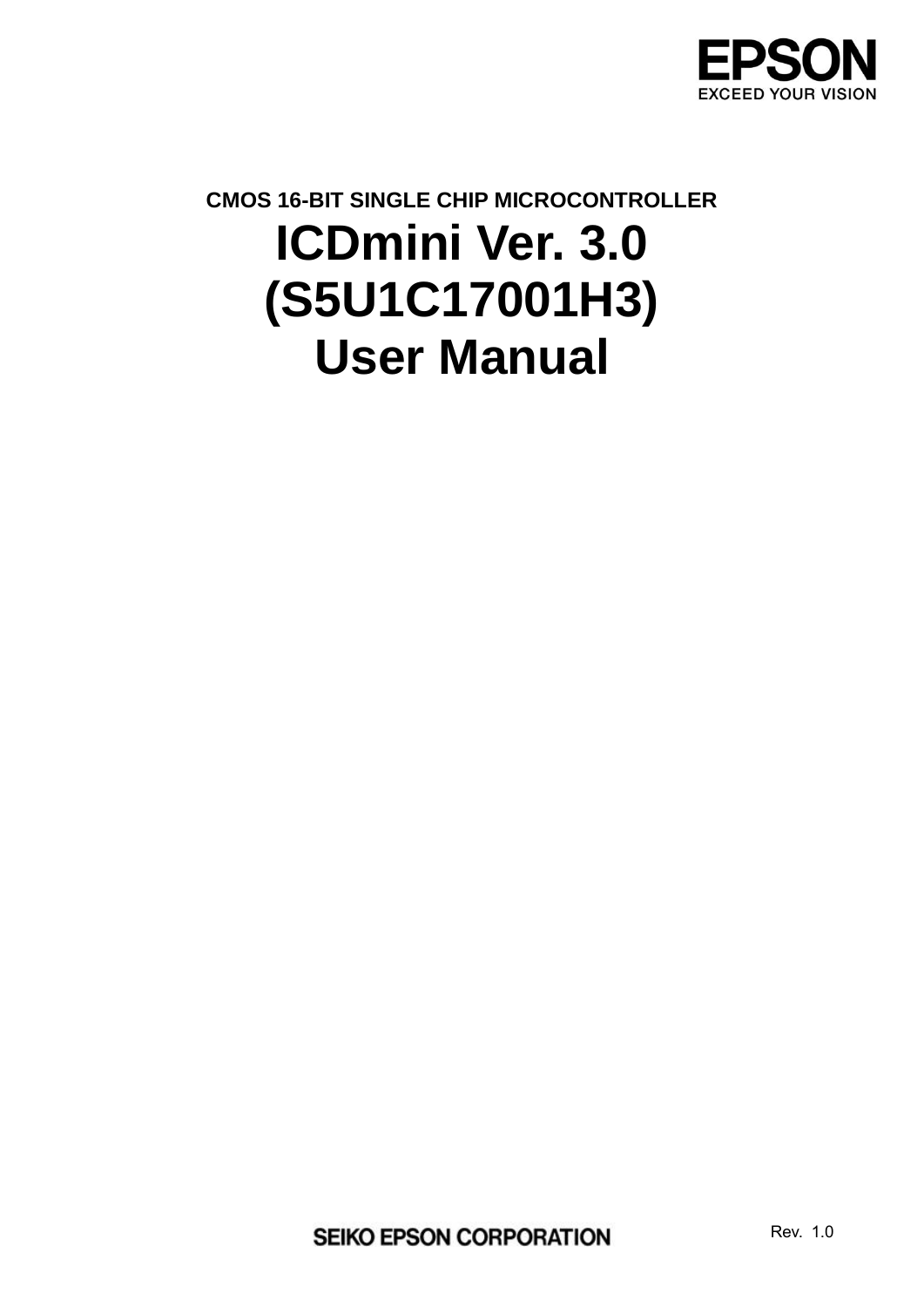#### Evaluation board/kit and Development tool important notice

- 1. This evaluation board/kit or development tool is designed for use for engineering evaluation, demonstration, or development purposes only. It is not intended to meet the requirements of design for finished products.
- 2. This evaluation board/kit or development tool is intended for use by an electronics engineer and is not a consumer product. The user should use it properly and in a safe manner. Seiko Epson dose not assume any responsibility or liability of any kind of damage and/or fire coursed by the use of it. The user should cease to use it when any abnormal issue occurs even during proper and safe use.
- 3. The part used for this evaluation board/kit or development tool may be changed without any notice.

#### **NOTICE**

No part of this material may be reproduced or duplicated in any form or by any means without the written permission of Seiko Epson. Seiko Epson reserves the right to make changes to this material without notice. Seiko Epson does not assume any liability of any kind arising out of any inaccuracies contained in this material or due to its application or use in any product or circuit and, further, there is no representation that this material is applicable to products requiring high level reliability, such as, medical products. Moreover, no license to any intellectual property rights is granted by implication or otherwise, and there is no representation or warranty that anything made in accordance with this material will be free from any patent or copyright infringement of a third party. When exporting the products or technology described in this material, you should comply with the applicable export control laws and regulations and follow the procedures required by such laws and regulations. You are requested not to use, to resell, to export and/or to otherwise dispose of the products (and any technical information furnished, if any) for the development and/or manufacture of weapon of mass destruction or for other military purposes.

All brands or product names mentioned herein are trademarks and/or registered trademarks of their respective companies.

©SEIKO EPSON CORPORATION 2015, All rights reserved.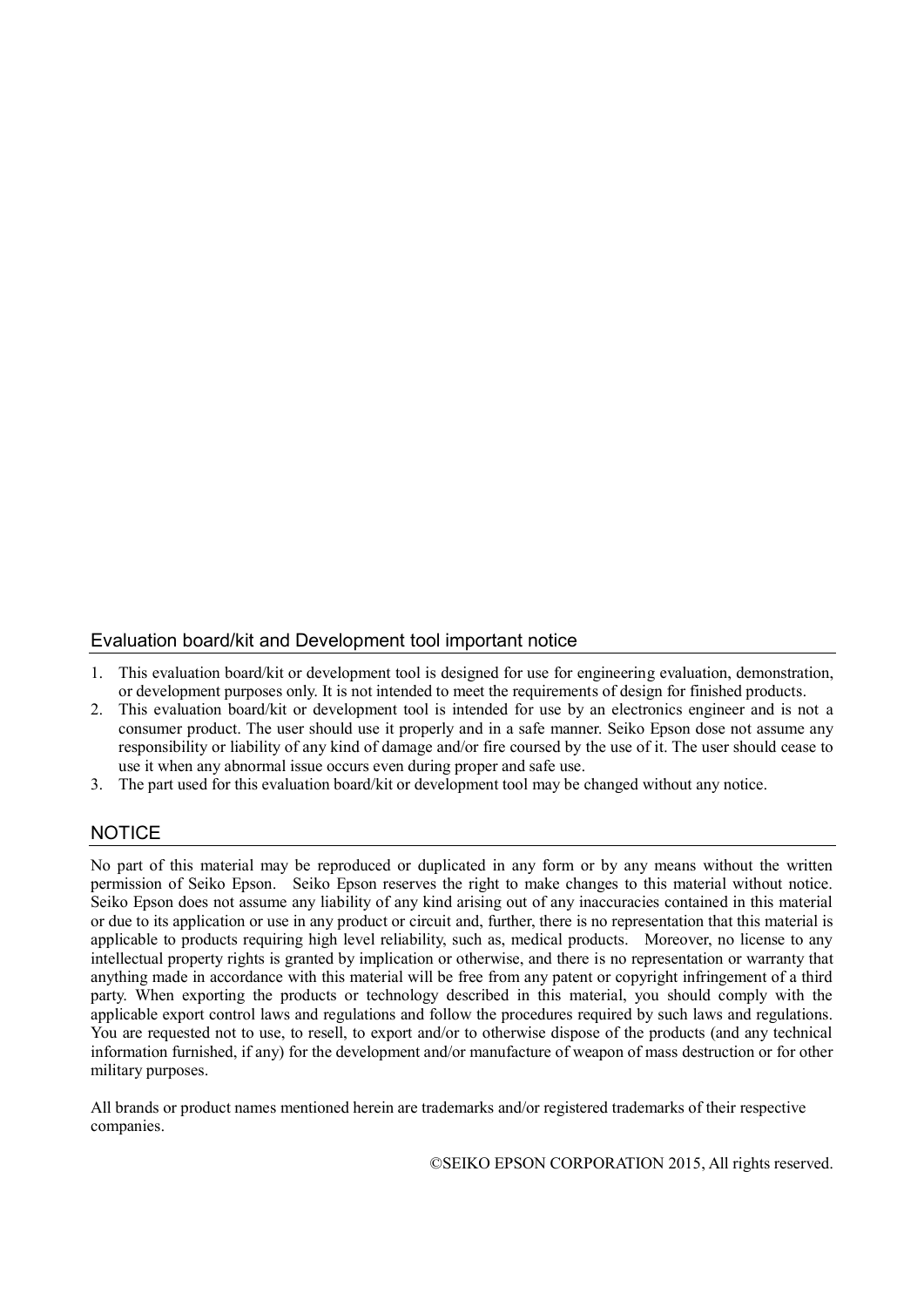# **Table of Contents**

| 1.1               |                                                                 |  |  |
|-------------------|-----------------------------------------------------------------|--|--|
| 1.2               |                                                                 |  |  |
| 2.                |                                                                 |  |  |
| 3.                |                                                                 |  |  |
| 3.1               |                                                                 |  |  |
| 3.2               |                                                                 |  |  |
| 3.3               |                                                                 |  |  |
|                   |                                                                 |  |  |
| 4.1               |                                                                 |  |  |
| 4.1.1<br>4.1.2    |                                                                 |  |  |
|                   |                                                                 |  |  |
|                   |                                                                 |  |  |
| 5.                |                                                                 |  |  |
|                   |                                                                 |  |  |
| 6.1               |                                                                 |  |  |
| 6.2               |                                                                 |  |  |
| 7.                |                                                                 |  |  |
| 8.                |                                                                 |  |  |
| 8.1               |                                                                 |  |  |
| 8.1.1             |                                                                 |  |  |
| 8.1.2<br>8.1.3    |                                                                 |  |  |
| 8.2               |                                                                 |  |  |
| 8.3               |                                                                 |  |  |
|                   |                                                                 |  |  |
| <b>Appendix B</b> | ICDmini Ver1.0, 1.1, and 2.0 Compatible Cable Specifications 16 |  |  |
| B.1               |                                                                 |  |  |
| B.2               |                                                                 |  |  |
|                   |                                                                 |  |  |
|                   |                                                                 |  |  |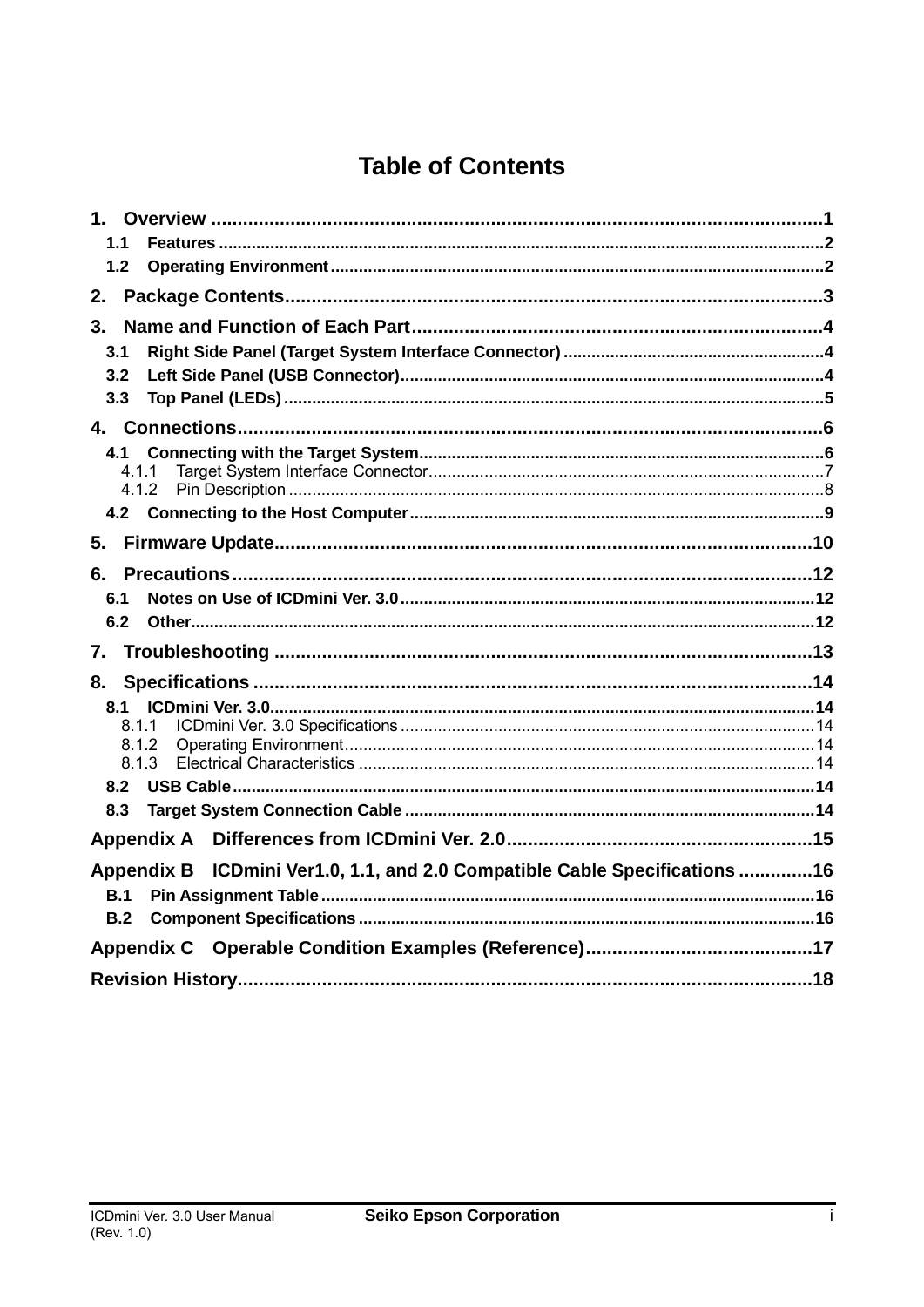## **1. Overview**

The ICDmini Ver. 3.0 (S5U1C17001H3) is a hardware tool (emulator) that allows developers to efficiently develop software for the Seiko Epson S1C17 Family 16-bit microcontrollers (hereinafter referred as S1C17 MCU). The ICDmini Ver. 3.0 provides an interface function to connect the S1C17 MCU on the target system and the host computer and is capable being used for debugging and emulation of the target system software.

This manual describes how to use the ICDmini Ver. 3.0 hardware. For details on the functions of the control software running on the host computer (debugger) and its commands, refer to the manual for the S1C17 Family C Compiler Package Ver. 3.0.0 or later.



Figure 1.1 ICDmini Ver. 3.0 External View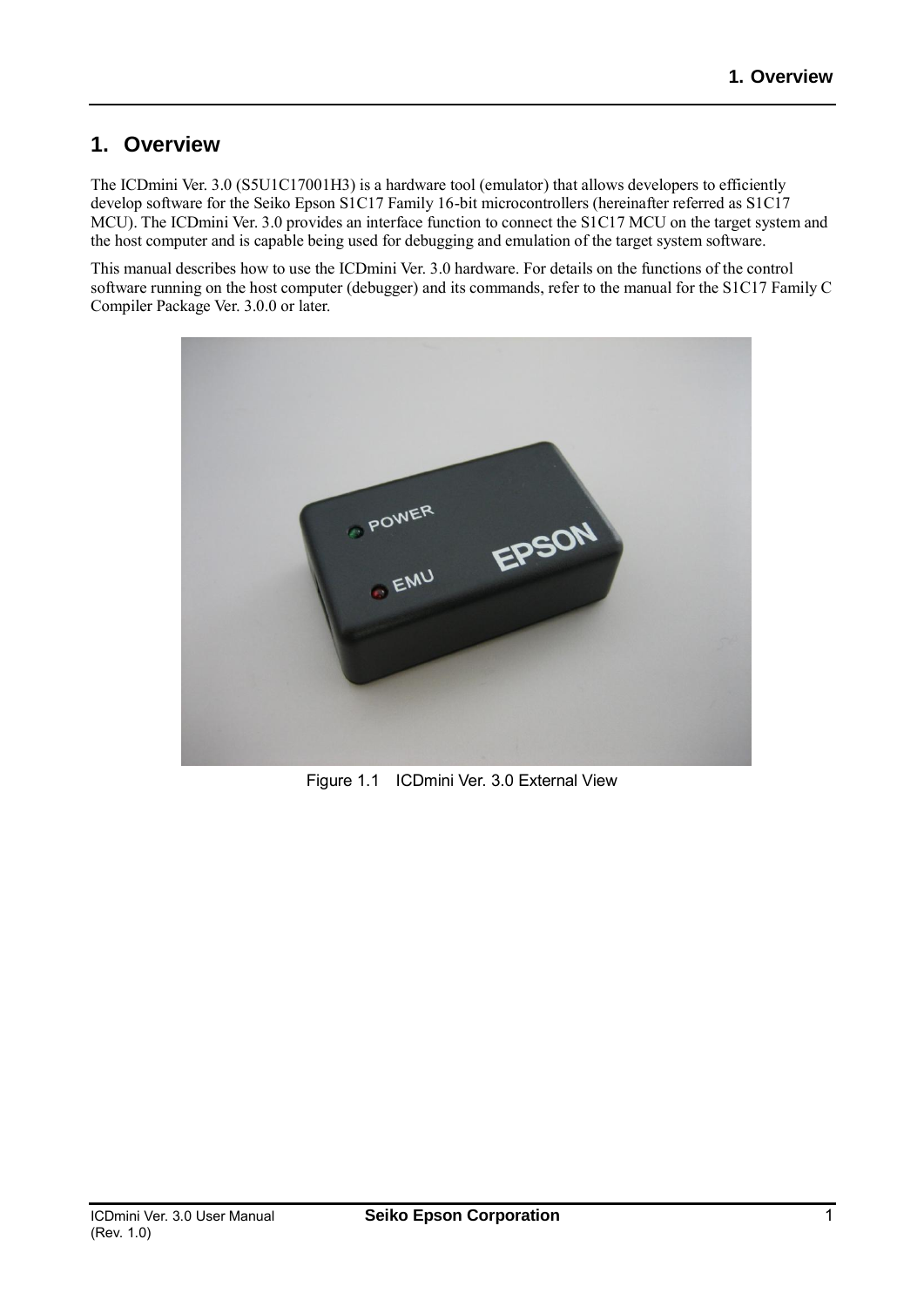## **1.1 Features**

| Item                                                            | Feature                                                                                     |
|-----------------------------------------------------------------|---------------------------------------------------------------------------------------------|
| Core CPU supported                                              | S <sub>1</sub> C <sub>17</sub> Core                                                         |
| Host interface                                                  | USB Ver. 2.0 (Full speed)                                                                   |
| Program break functions                                         | PC break and forced break functions                                                         |
| Target program running time measurement<br>function             | Available                                                                                   |
| Clock (DCLK) frequency for communicating<br>with the target MCU | Max. 24 MHz *1                                                                              |
| Flash memory programming power supply                           | Available (Either 7.0 V or 7.5 V output voltage can be selected<br>from the host computer.) |
| Target system reset signal output                               | Available                                                                                   |
| Target system I/O interface voltage range                       | 1.2 V to 5.5 V (input from the target system) or 3.3 V fixed *2                             |
| Target system interface connector                               | 2.54 mm-pitch 10-pin connector *3                                                           |
| Power supply for target system                                  | Available (3.3 V, max. 100 mA)                                                              |

Table 1.1.1 Features of ICDmini Ver. 3.0

\*1 Clock frequency that is output from the S1C17 MCU's DCLK pin during debug mode

\*2 After power is turned on, the ICD mini Ver. 3.0 is configured so that the I/O interface voltage will be supplied from the target system. It can be reconfigured from the host computer. For more information, refer to the manual for the S1C17 Family C Compiler Package Ver. 3.0.0 or later.

\*3 A target system connection cable with the target system side connectors compatible with the ICDmini Ver. 1.0, 1.1, and 2.0 is available as an option.

## **1.2 Operating Environment**

The ICDmini Ver. 3.0 requires a PC equipped with a USB port as the host computer. For the operating systems supported, refer to the manual for the S1C17 Family C Compiler Package Ver. 3.0.0 or later.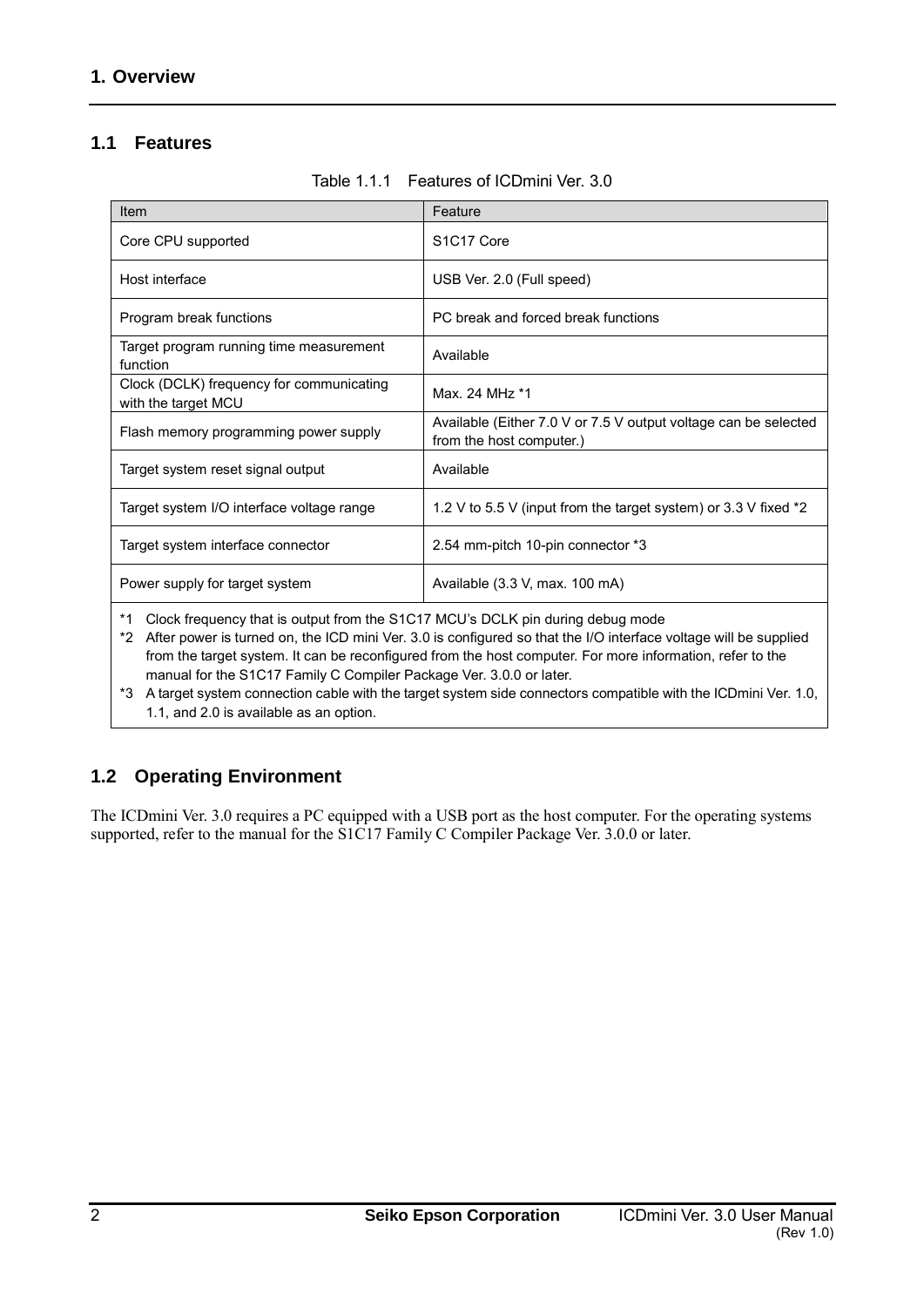# **2. Package Contents**

The following lists the contents of the ICDmini Ver. 3.0 package:

Please prepare the item shown below, as it is not included in this package.

• S1C17 Family C Compiler Package Ver. 3.0.0 or later



Figure 2.1 Contents of ICDmini Ver. 3.0 Package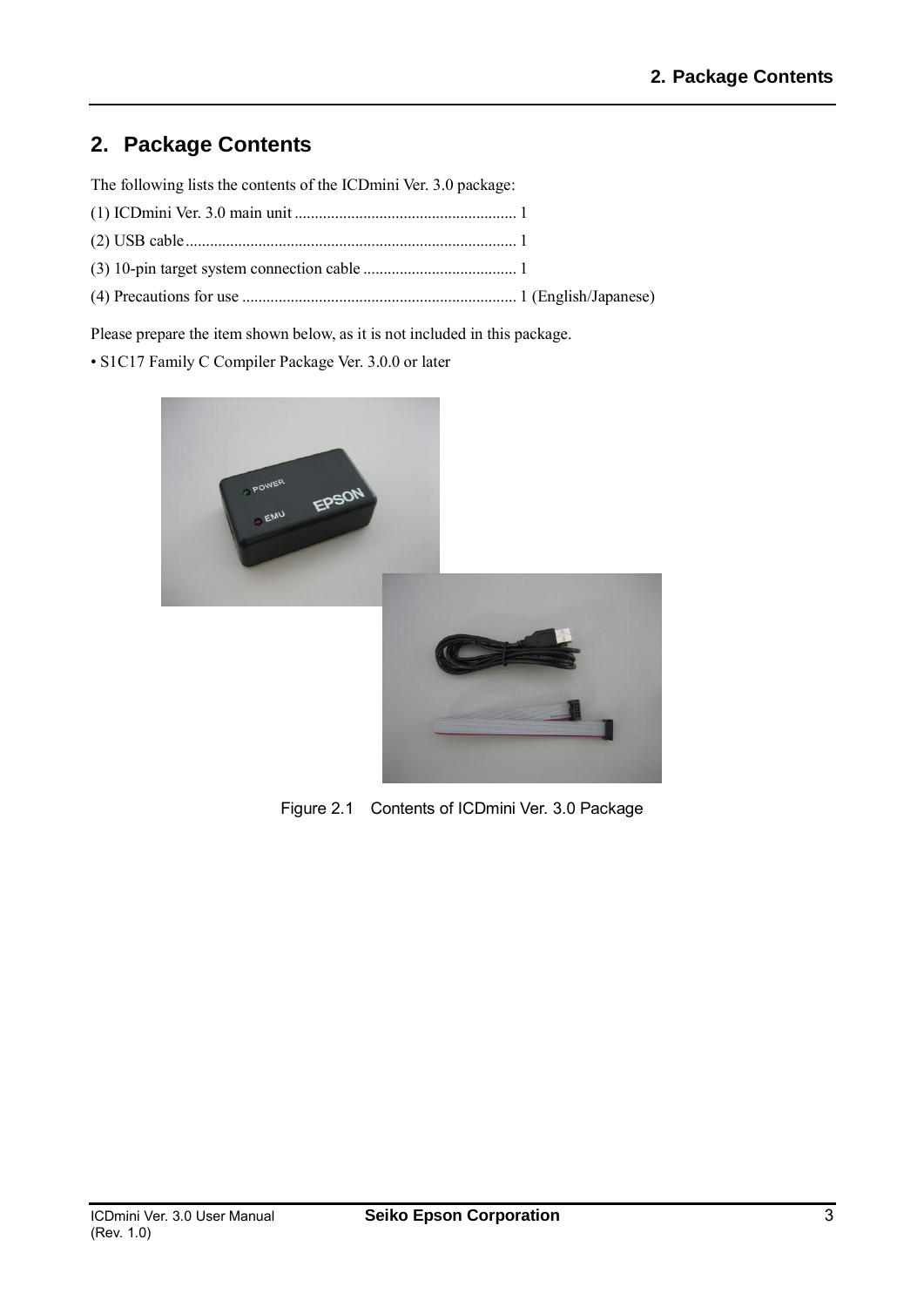## **3. Name and Function of Each Part**

This chapter shows the name and function of each part in the ICDmini Ver. 3.0.

## **3.1 Right Side Panel (Target System Interface Connector)**

This connector is used to connect a target system. For more information, refer to Chapter 4.



Figure 3.1.1 ICDmini Ver. 3.0 Right Side View

## **3.2 Left Side Panel (USB Connector)**

This connector is used to connect the host computer using a USB cable. The ICDmini Ver. 3.0 should be connected directly to the USB port of the host computer.



Figure 3.2.1 ICDmini Ver. 3.0 Left Side View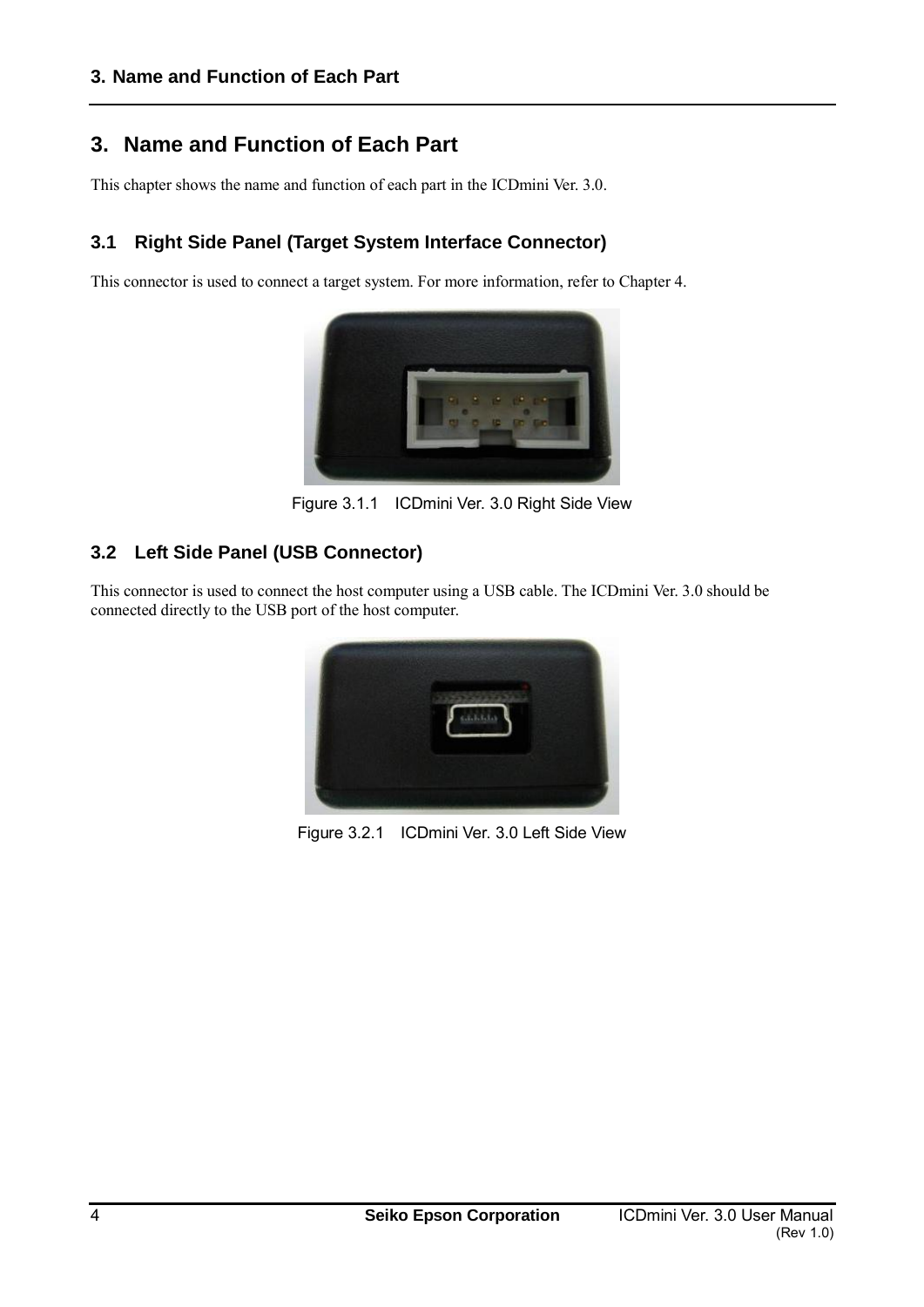## **3.3 Top Panel (LEDs)**

These LEDs indicate power on and debugging statuses.

• POWER (green)

 This LED starts blinking immediately after the ICDmini Ver. 3.0 is connected to the host computer. It changes to lighting when the communication between the ICDmini Ver. 3.0 and the host computer is established.

• EMU (red)

This LED lights to indicate that the target MCU has entered DEBUG mode when the connection between the host computer, the ICDmini Ver. 3.0, and the target system is established.

When the debugger on the host computer issues an instruction to execute the target program, this LED starts blinking to indicate that the program on the target system is being executed. When the power supply of the target system is off or the target system is not connected to the ICDmini Ver. 3.0, this LED is turned off. However, once this LED starts blinking by executing the target program, it continues blinking even if the power supply of the target system is turned off or the target system is disconnected after that.



Figure 3.3.1 ICDmini Ver. 3.0 Top View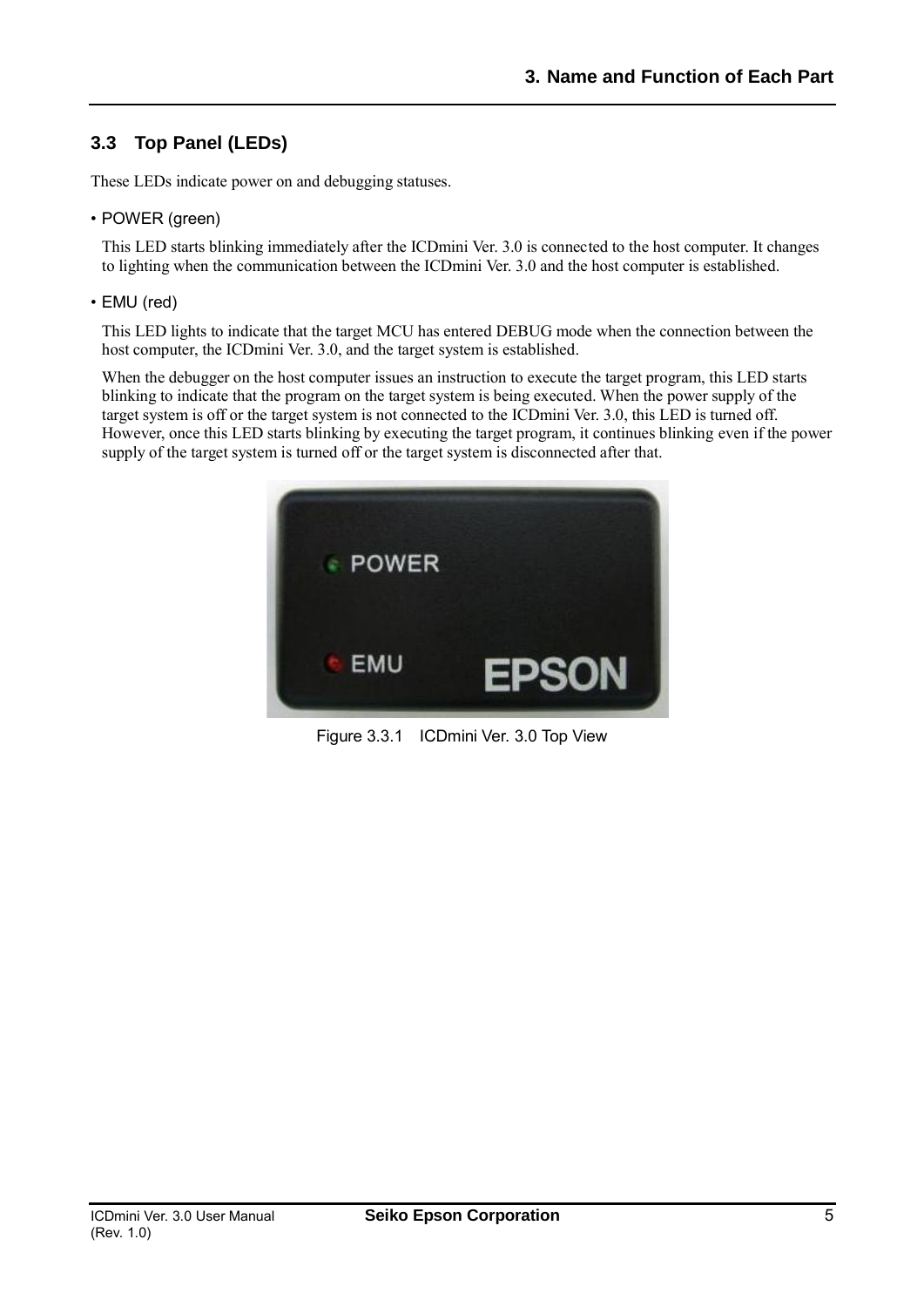# **4. Connections**

## **4.1 Connecting with the Target System**

The following shows examples of wiring between the ICDmini Ver. 3.0 and the target system.

• When the power voltage for interfacing with the S1C17 MCU is supplied from the target system to the ICDmini Ver. 3.0



Figure 4.1.1(a) Target System Connection Example 1

• When the power voltage (3.3 V) for interfacing with the S1C17 MCU is supplied from the ICDmini Ver. 3.0 to the target system



Figure 4.1.1(b) Target System Connection Example 2

Note!

Refer to the "Basic External Connection Diagram" in the Technical Manual for the target S1C17 MCU to determine the wiring and elements to be connected.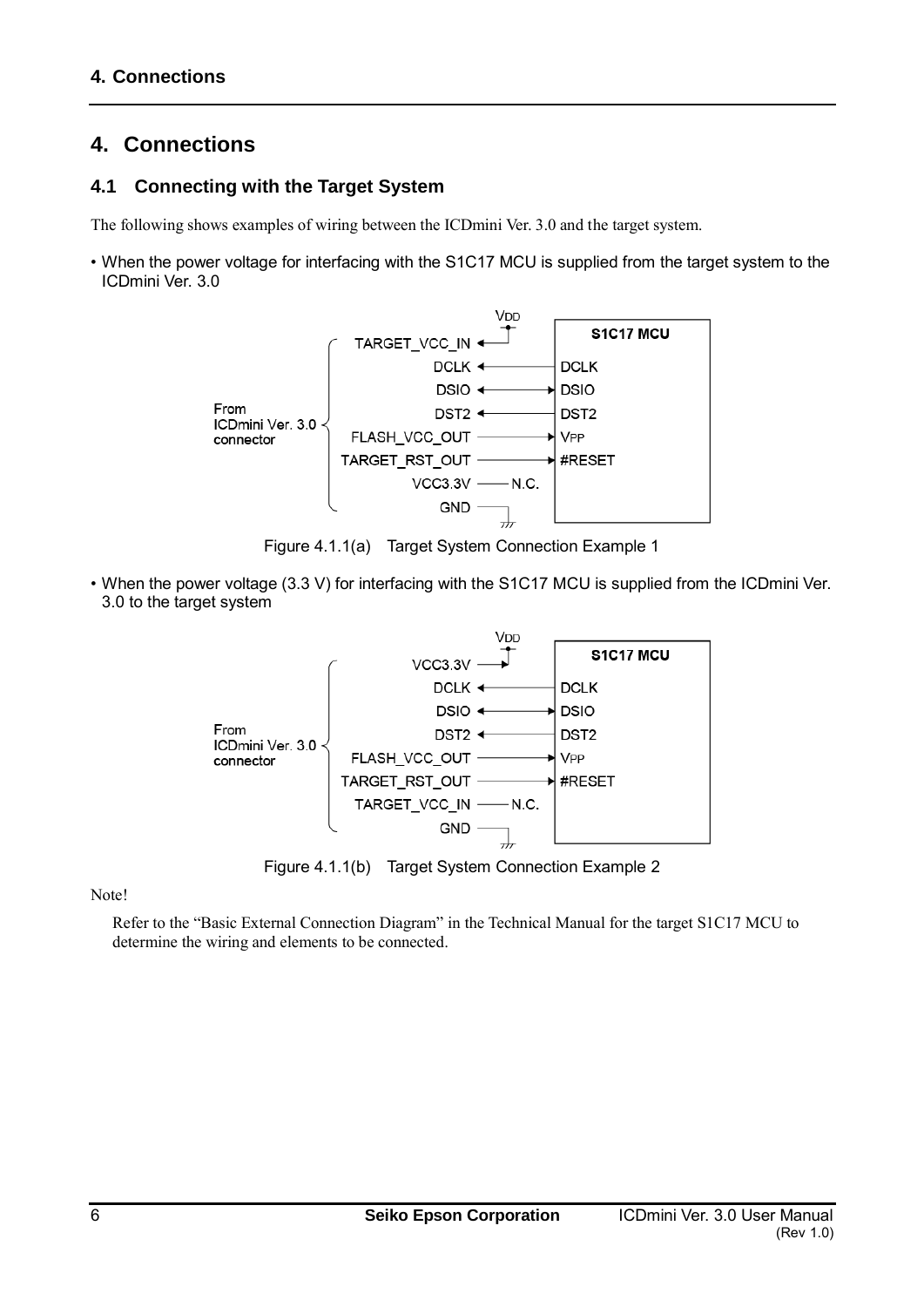#### **4.1.1 Target System Interface Connector**

This connector is used for the purposes listed below.

- To communicate with the target S1C17 MCU
- To output a reset signal to the target system
- To supply the programming power voltage for the flash memory embedded in the target S1C17 MCU
- To input the target system interface voltage

Use the target system connection cable supplied with the ICDmini Ver. 3.0 to connect the target system. Table 4.1.1.1 lists the target system interface connector pin assignment.



Figure 4.1.1.1 Target System Interface Connector on the ICDmini Ver. 3.0 Left Side Panel

| Target System Interface Connector (10 pins) |                  |      |                                                        |
|---------------------------------------------|------------------|------|--------------------------------------------------------|
| No                                          | Pin name         | 1/O  | Pin function                                           |
|                                             | <b>DCLK</b>      |      | Clock signal input for debugging                       |
| 2                                           | GND              |      | Ground                                                 |
| 3                                           | <b>DSIO</b>      | $UO$ | Serial communication signal input/output for debugging |
| 4                                           | DST <sub>2</sub> |      | Debug status signal input                              |
| 5                                           | FLASH_VCC_OUT    |      | Flash memory programming voltage output                |
| 6                                           | GND              |      | Ground                                                 |
| 7                                           | TARGET RST OUT   | ∩    | Target system reset signal output                      |
| 8                                           | TARGET VCC IN    |      | Target system power supply voltage input               |
| 9                                           | VCC3.3V          |      | Power supply (3.3 V)                                   |
| 10                                          | N.C.             |      | Unused                                                 |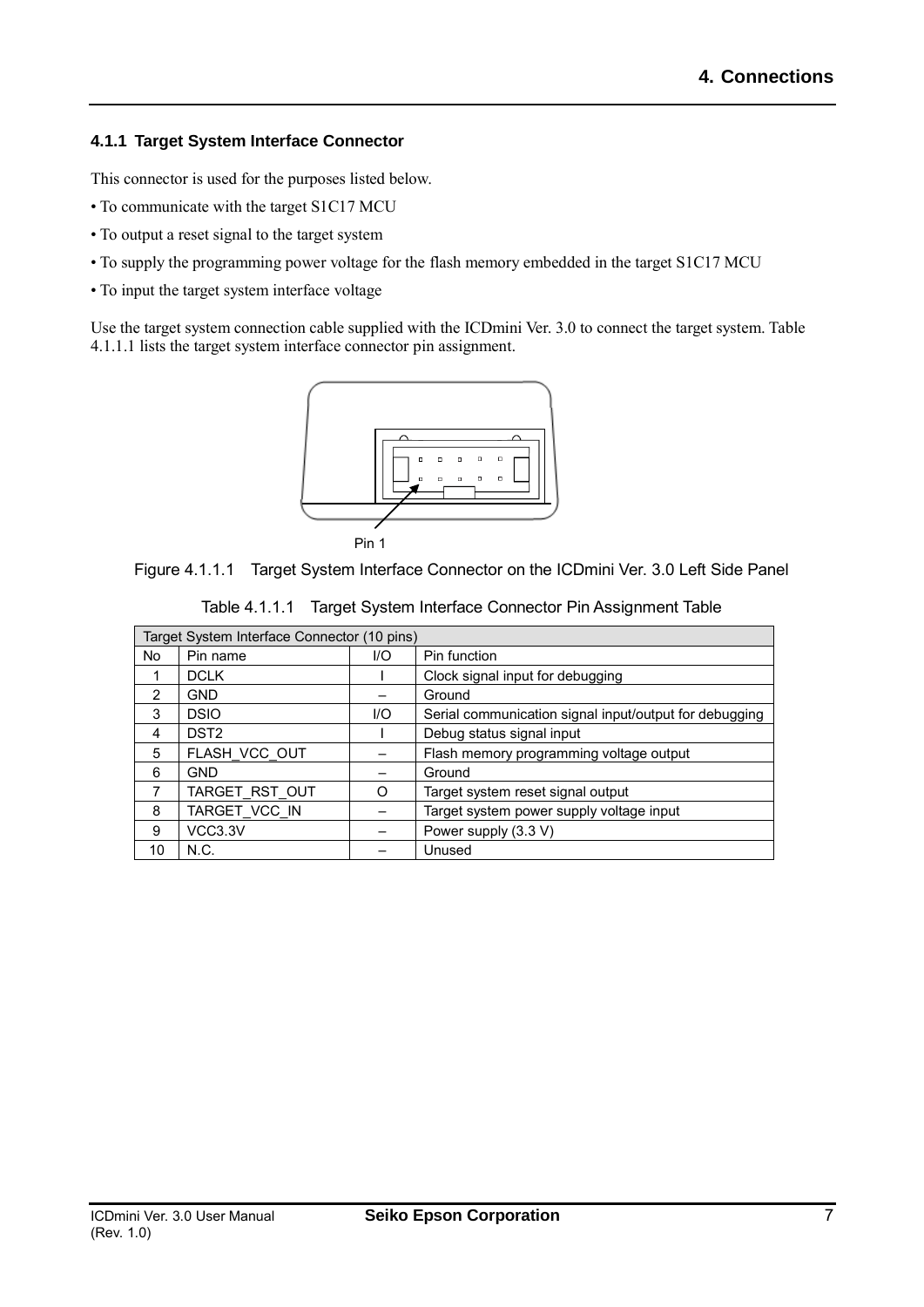#### **4.1.2 Pin Description**

| Pin name         | Description                                                                                                                                                                                                                                                                                                                                                       |
|------------------|-------------------------------------------------------------------------------------------------------------------------------------------------------------------------------------------------------------------------------------------------------------------------------------------------------------------------------------------------------------------|
| <b>DCLK</b>      | Clock signal input for debugging. Connect this signal to the DCLK pin of the S1C17 MCU.                                                                                                                                                                                                                                                                           |
| <b>GND</b>       | Ground. Connect this signal to the ground of the S1C17 MCU.                                                                                                                                                                                                                                                                                                       |
| <b>DSIO</b>      | Serial communication signal input/output for debugging. Connect this signal to the DSIO<br>pin of the S1C17 MCU.                                                                                                                                                                                                                                                  |
| DST <sub>2</sub> | Debug status signal input. Connect this signal to the DST2 pin of the S1C17 MCU.                                                                                                                                                                                                                                                                                  |
| FLASH VCC OUT    | Flash memory programming voltage output. Connect this output to the VPP pin of the<br>S1C17 MCU when a flash memory programming voltage is externally supplied to the<br>S1C17 MCU that has a flash memory programming power supply pin (VPP).                                                                                                                    |
| <b>GND</b>       | Ground. Connect this signal to the ground of the S1C17 MCU.                                                                                                                                                                                                                                                                                                       |
| TARGET RST OUT   | Target system reset signal output. Connect this signal to the #RESET pin of the S1C17<br>MCU. The TARGET RST OUT pin is configured as an Nch open drain output with a 10<br>$k\Omega$ pull-up resistor, so this signal can be input to the S1C17 MCU in a wired OR<br>connection even if another reset signal, such as a user reset switch signal, must be input. |
| TARGET VCC IN    | Target system power supply voltage input. Use this pin when supplying the interface<br>power voltage from the target system.                                                                                                                                                                                                                                      |
| VCC3.3V          | Power supply pin. This pin always outputs 3.3 V for the target system. The maximum drive<br>capability is 100 mA.                                                                                                                                                                                                                                                 |

Table 4.1.2.1 Target System Interface Connector Pin Description

When connecting the above signals to the target system, the connection destinations should be determined using the ICDmini Ver. 3.0 internal circuit configuration shown below as a reference.



Figure 4.1.2.1 Configuration of ICDmini Ver. 3.0 Interface Power Supply and Reset Circuits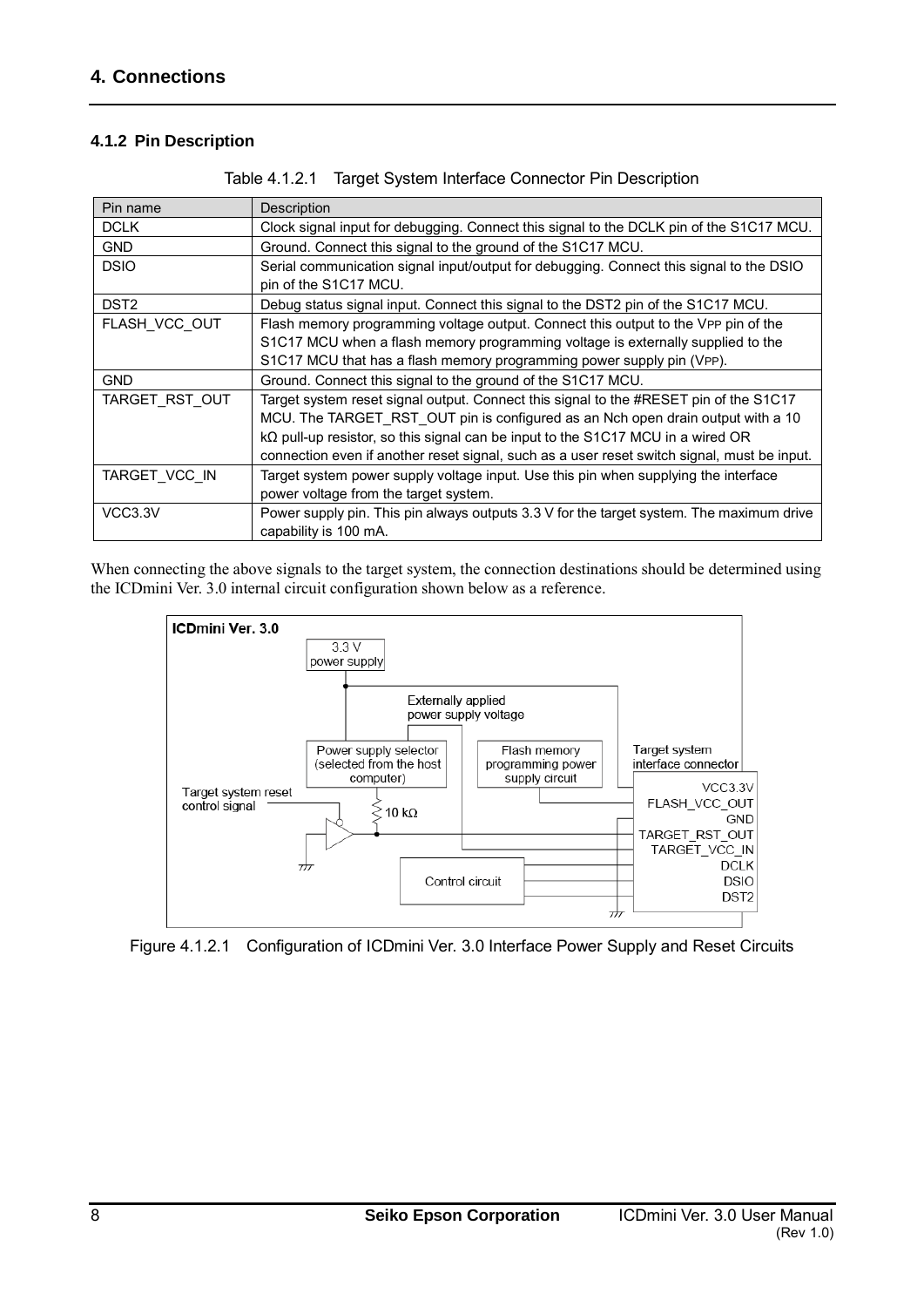## **4.2 Connecting to the Host Computer**

Use the USB cable included in this package to connect the ICDmini Ver. 3.0 to the host computer. When the ICDmini Ver. 3.0 is connected to the host computer for the first time, the host computer requests the USB driver to be installed. Instal the USB driver by following the directions displayed by the host computer. (For detailed information on the operations, refer to the manual for the S1C17 Family C Compiler Package Ver. 3.0.0 or later.)

If the driver has already been installed, the POWER (green) LED on the ICDmini Ver. 3.0 top panel starts blinking and then it changes to lighting when the communication between the ICDmini Ver. 3.0 and the host computer is established.

In addition to the POWER LED, the EMU (red) LED lights if power to the target system has been turned on and the target S1C17 MCU is ready to start debugging.

Note!

The VCC3.3V pin in the target system interface connector always outputs a voltage of 3.3 V.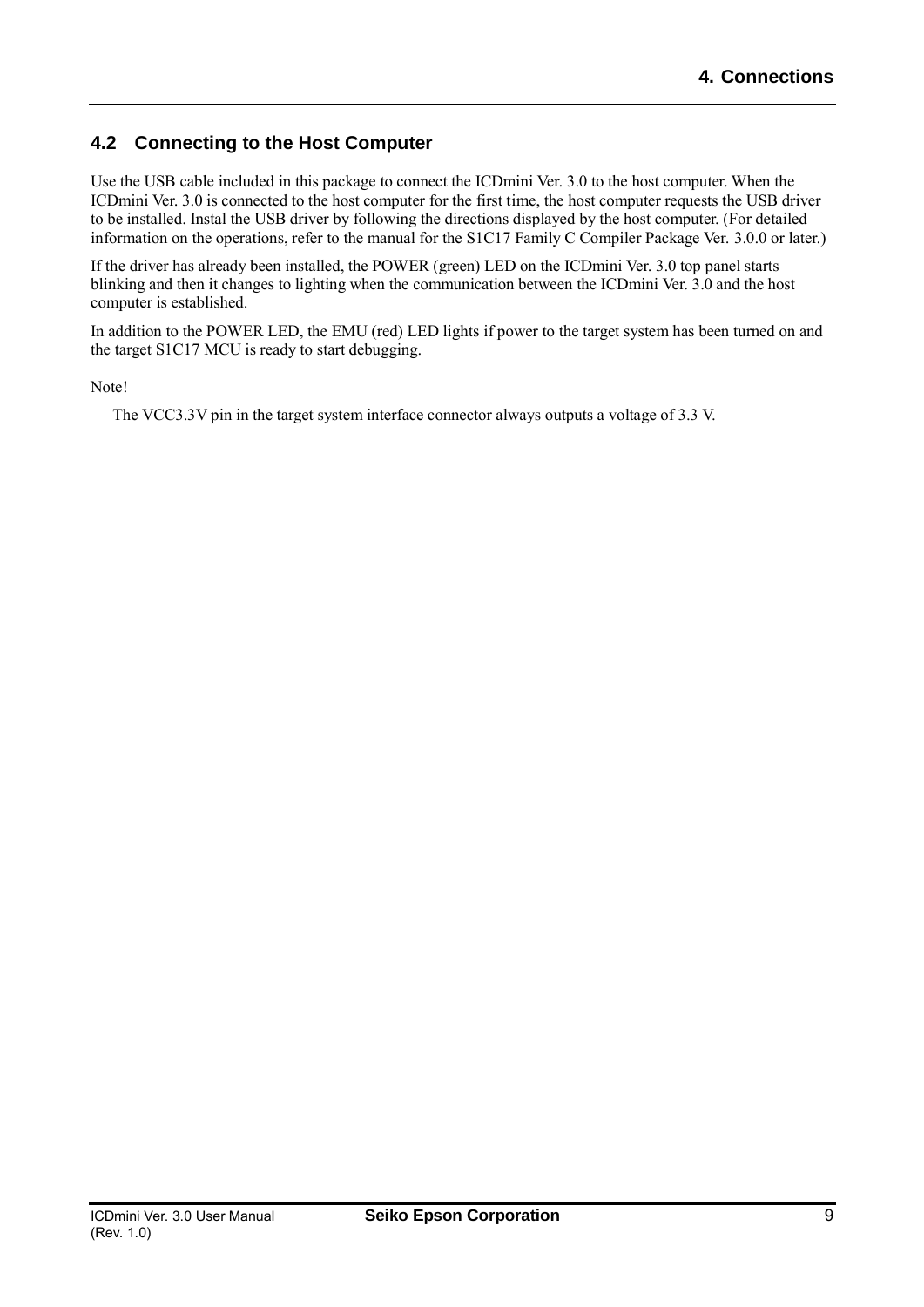# **5. Firmware Update**

This chapter describes the procedure to update the ICDmini Ver. 3.0 firmware.

#### (1) Removing the bottom cover

 Make sure that nothing is connected with the ICDmini Ver. 3.0 and remove the bottom cover by unscrewing the two screws.



Figure 5.1 Screw Positions on the Bottom Cover

(2) Setting the jumper switch

 Remove the jumper pin, which is inserted into one side of the jumper switch terminals located at lower side of the PCB in the case, remove it once and then reinsert to short the jumper switch terminals. (Using tweezers allows removing/inserting of the jumper pin with relative ease.)



Figure 5.2 Jumper Switch Position in the Case

#### (3) Connecting with the host computer

With the bottom cover removed, connect the ICDmini Ver. 3.0 to the host computer using the supplied USB cable. Then open a file explorer on the host computer.

#### (4) Rewriting the firmware

 An unused drive of the host computer is allocated to the ICDmini Ver. 3.0 as a storage device. The file explorer shows that the "firmware.bin" file exists in this drive. Replace this file with the latest firmware data file.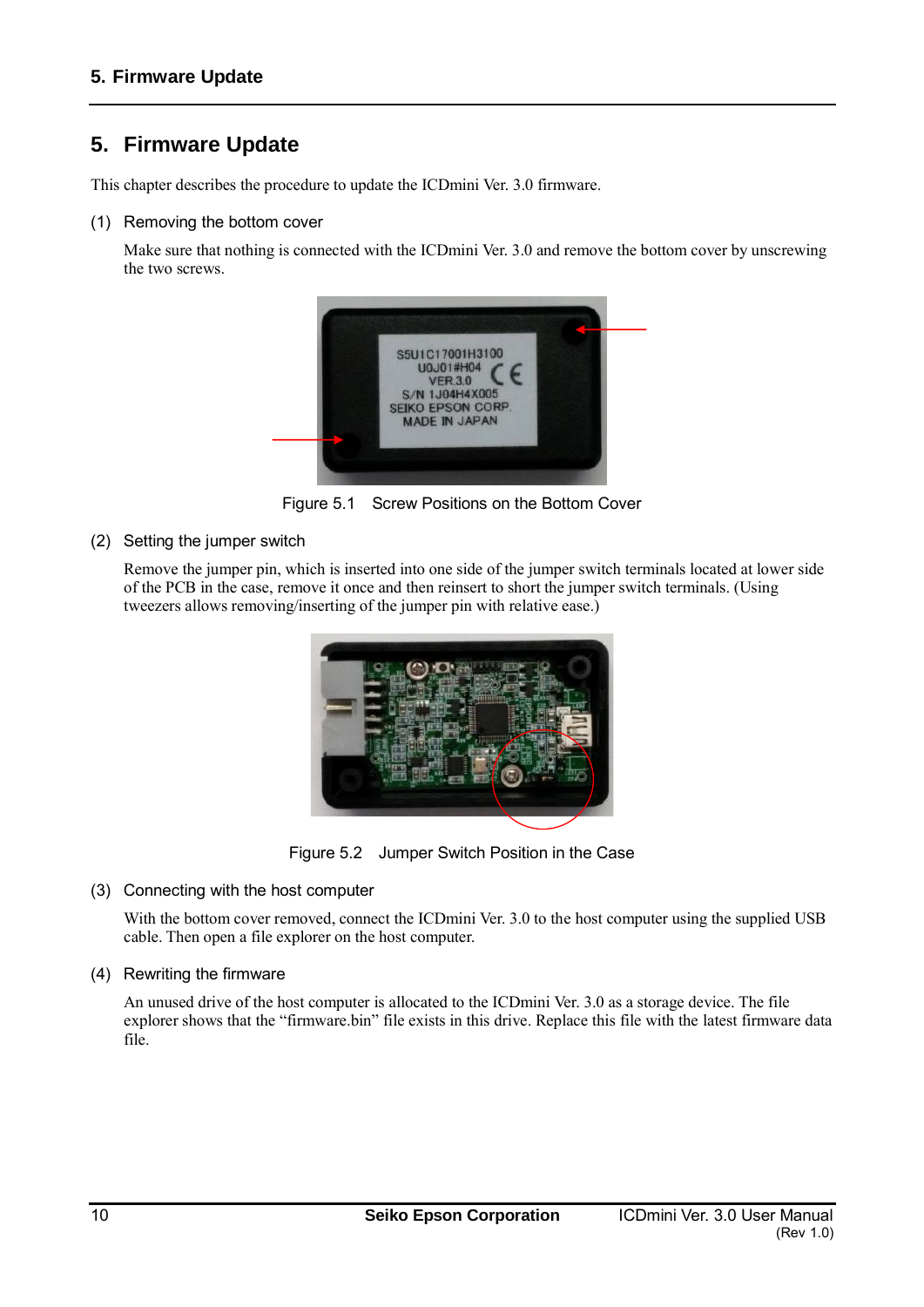A display example using Explorer is shown below. In this example, E drive is allocated to the ICDmini Ver. 3.0 as a storage.



Figure 5.3 Example of Drive Allocation to ICDmini Ver. 3.0 (Storage)

(5) Disconnecting the ICDmini Ver. 3.0

 After the firmware has been updated, remove the ICDmini Ver. 3.0 device from the host computer by clicking the Safely Remove Hardware icon in the notification area, at the right of the taskbar, and select "Eject LPC1XXX IFLASH" in the list of devices that appears. Then unplug the ICDmini Ver. 3.0 from the host computer.



Figure 5.4 Removing ICDmini Ver. 3.0 (Storage)

(6) Resetting the jumper switch and attaching the bottom cover

Remove the jumper pin set in Step (2) and put it back into the original position. Then attach the bottom cover paying attention to the direction (align the side of the cover with the notch to the 10-pin connector side).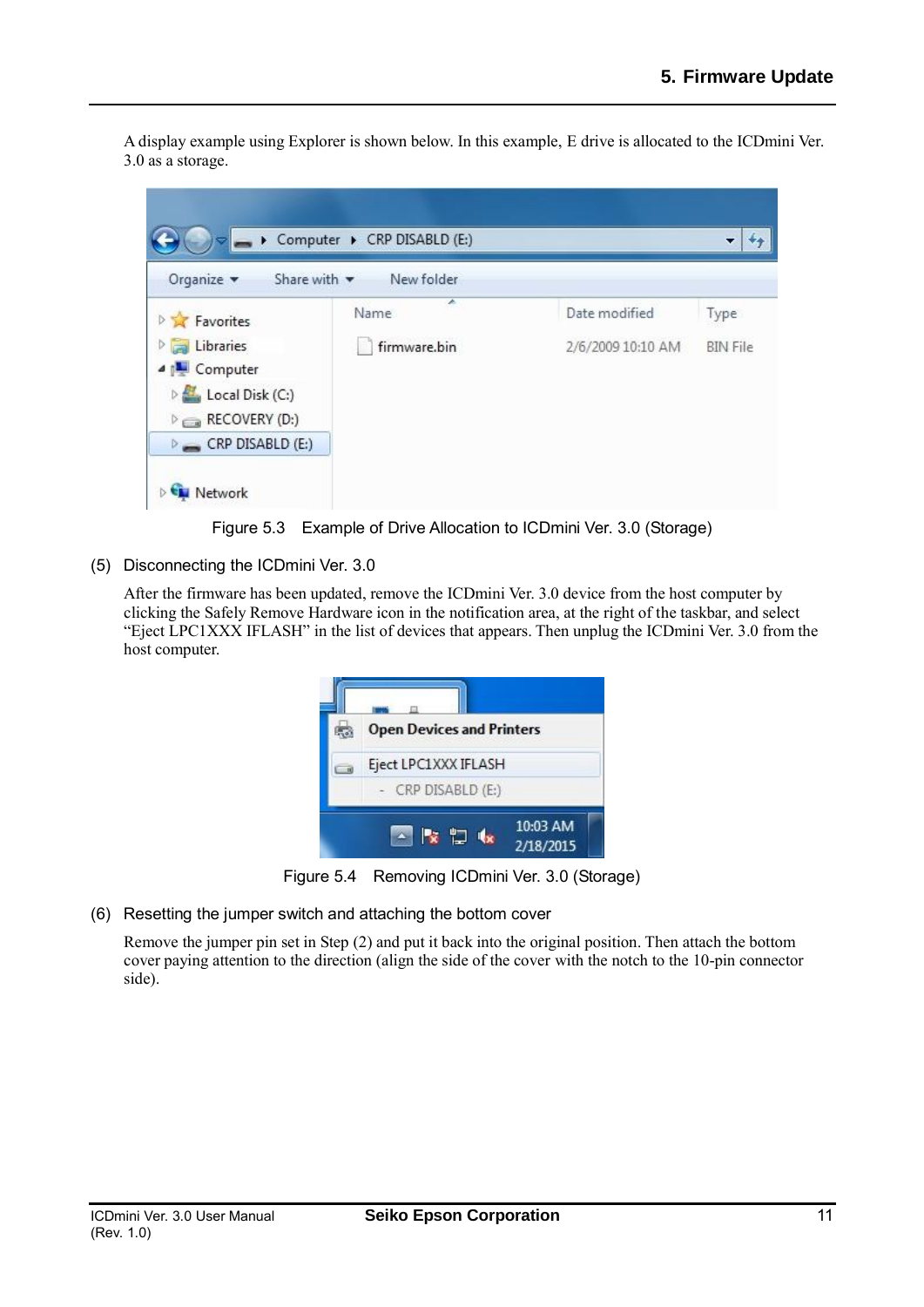# **6. Precautions**

## **6.1 Notes on Use of ICDmini Ver. 3.0**

• Turning power on/off

 The ICDmini Ver. 3.0 requires at least a 10-second interval between turning power off once and turning power on again by unplugging and plugging the USB cable. If not enough interval is taken between power off and on, the power-on reset may not be performed normally and the ICDmini Ver. 3.0 may not operate normally or it may cause a malfunction.

• Connecting with the target system

 Since very high-speed signals are connected to the ICDmini Ver. 3.0, the connector on the target system must be placed within 5 cm from the target S1C17 MCU. Otherwise, the ICDmini Ver. 3.0 may not operate normally. Furthermore, the supplied 10-pin cable or an optional 10-pin cable compatible with the the ICDmini Ver. 1.0, 1.1, and 2.0 (refer to Appendix B) should be used for connecting the ICDmini Ver. 3.0 with the target system.

• Operating the ICDmini Ver. 3.0 system

 To operate the ICDmini Ver. 3.0 system, a target system that includes an actual S1C17 MCU should be prepared by the user, as no target system board is included in the ICDmini Ver. 3.0 package.

• Wiring between the S1C17 MCU to the connector on the target system

For the signals and elements to be connected, refer to the Technical Manual for the target S1C17 MCU.

#### • Target system interface voltage

 The allowable voltage range of the signals input to the ICDmini Ver. 3.0 through the target system connection cable is 1.2 to 5.5 V. If a voltage that exceeds the range is applied, the ICDmini Ver. 3.0 may become damaged. The target system to be connected should be designed so that voltage out of the range, especially overvoltage that may occur when the target system is turned on and off, will not be applied to the ICDmini Ver. 3.0.

#### • Execution counter

 The execution counter included in the ICDmini Ver. 3.0 can measure execution time up to 4,294.967295 seconds. The minimum resolution is 1 µs, so a time shorter than 1 µs cannot be measured. A measurement error within  $\pm 30$  ppm may occur due to the accuracy of the resonator included in the ICDmini Ver. 3.0.

## **6.2 Other**

- The ICDmini Ver. 3.0 should be used so that the surface with screw holes is facing down.
- Use the USB cable and target system connection cable included in the ICDmini Ver. 3.0 package.
- The ICDmini Ver. 3.0 should be used indoors.
- Do not use the ICDmini Ver. 3.0 with the bottom cover left open except when the firmware is updated, as it may cause a malfunction.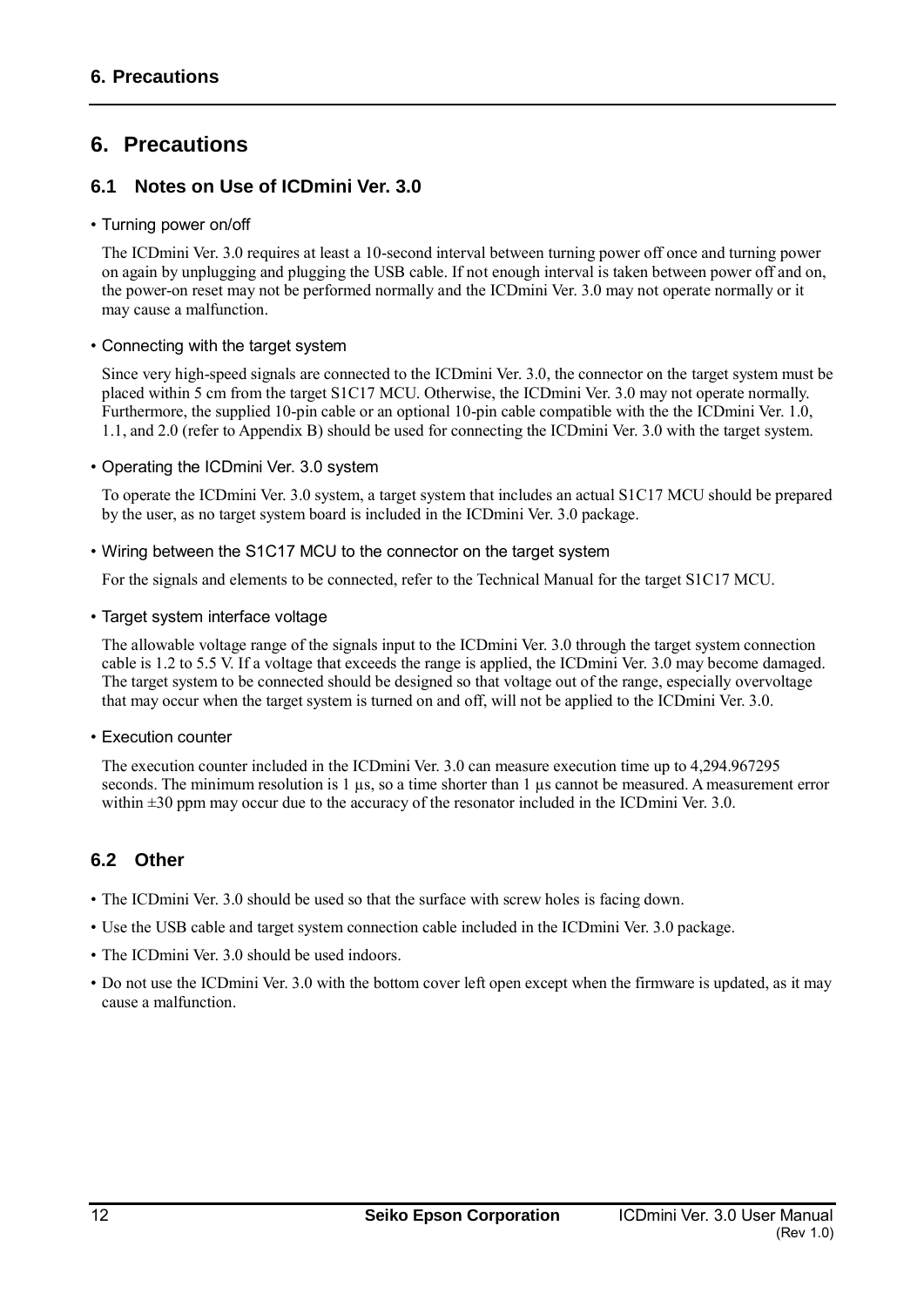# **7. Troubleshooting**

The table below shows troubles caused by the hardware and their remedies.

| Symptom                                         | Check/Remedy                                                                                         |  |
|-------------------------------------------------|------------------------------------------------------------------------------------------------------|--|
| Although the POWER LED changed from             | Is the target system turned on?                                                                      |  |
| blinking to lighting after the ICDmini Ver. 3.0 | $\rightarrow$ Turn the target system on.                                                             |  |
| was turned on, the EMU LED is not lit.          | Is the target system connected to the ICDmini Ver. 3.0 properly?                                     |  |
|                                                 | $\rightarrow$ Refer to Section 4.1, "Connecting with the Target System" and<br>check the connection. |  |
| The debugger on the host computer displayed     | Is the host computer connected with the ICD mini Ver. 3.0                                            |  |
| the message shown below after being             | properly?                                                                                            |  |
| launched.                                       | $\rightarrow$ Refer to Section 4.2, "Connecting to the Host Computer" and                            |  |
| Cannot open ICD17 usb driver.                   | check the connection.                                                                                |  |
| The debugger on the host computer suddenly      | It might be caused by low-level noise included in the DSIO signal                                    |  |
| displayed the message shown below while it      | on the target system. Is a cable other than the supplied cable                                       |  |
| was executing the target program.               | used to connect with the target system, or is the supplied cable                                     |  |
| Break by external break.                        | extended with another cable?                                                                         |  |
| Program received signal SIGINT, Interrupt.      | $\rightarrow$ Use the supplied cable without being extended. If it must be                           |  |
|                                                 | extended, use an extension cable as short as possible and                                            |  |
|                                                 | shield the wiring to reduce low-level noise mixed in the DSIO                                        |  |
|                                                 | signal.                                                                                              |  |
| The operation is unstable.                      | Is the DSIO signal level configured correctly?                                                       |  |
|                                                 | $\rightarrow$ Refer to the manual for the S1C17 Family C Compiler                                    |  |
|                                                 | Package Ver. 3.0.0 or later and check the signal level.                                              |  |
|                                                 | Is a cable other than the supplied cable used to connect with the                                    |  |
|                                                 | target system, or is the supplied cable extended with another                                        |  |
|                                                 | cable?                                                                                               |  |
|                                                 | $\rightarrow$ Use the supplied cable without being extended. If it must be                           |  |
|                                                 | extended, use an extension cable as short as possible and                                            |  |
|                                                 | shield the wiring to reduce low-level noise mixed in the DSIO                                        |  |
|                                                 | signal.                                                                                              |  |

Table 7.1 Troubleshooting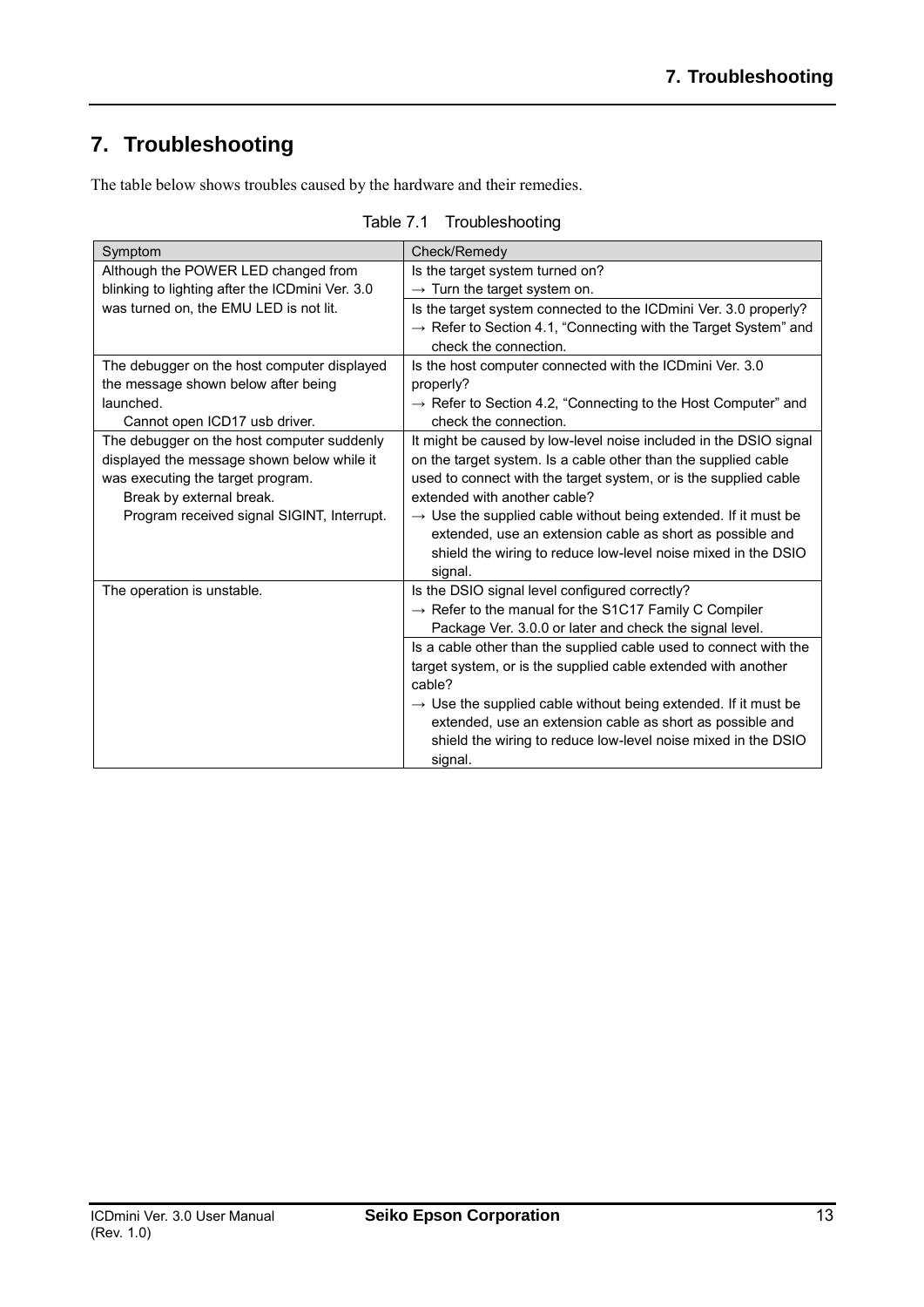# **8. Specifications**

## **8.1 Component Specifications**

#### **8.1.1 ICDmini Ver. 3.0**

| <b>Item</b>                       | Specification                             | Remarks |
|-----------------------------------|-------------------------------------------|---------|
| <b>Dimensions</b>                 | W 60 mm $\times$ H 20 mm $\times$ D 35 mm |         |
| Input voltage                     | DC 5 V                                    |         |
| Power consumption                 | 2.5 W or less                             |         |
| Target system interface connector | 7610-5002BL (3M)                          |         |
| USB connector                     | 513870530 (molex)                         | Mini-B  |

#### **8.1.2 USB Cable**

Table 8.1.2.1 USB Cable Specification

| Item              | Specification              | Remarks              |
|-------------------|----------------------------|----------------------|
| <b>Dimensions</b> | $1.5 \text{ m}$<br>Approx. | Standard A to Mini-B |

#### **8.1.3 Target System Connection Cable**

Table 8.1.3.1 Target System Connection Cable Specifications

| Component                      | Item   | Specification               | Remarks         |
|--------------------------------|--------|-----------------------------|-----------------|
| Target system connection cable |        | Product   C-03796 (AKIZUKI) | Mail order code |
| $(10 \text{ pins})$            | number |                             |                 |
|                                | Lenath | Approx. 27 cm               |                 |

## **8.2 Operating Environment**

Table 8.2.1 Operating Environment

| Item                  | Specification                      | Remarks                           |
|-----------------------|------------------------------------|-----------------------------------|
| Operating voltage     | DC $5$ V $\pm$ 5%                  | Supplied via the USB<br>VBUS pin. |
| Operating temperature | $5^{\circ}$ C to 40 $^{\circ}$ C   |                                   |
| Storage temperature   | $-10^{\circ}$ C to 60 $^{\circ}$ C |                                   |
| Operating humidity    | 35% to 80%                         | No condensation                   |
| Storage humidity      | 20% to 85%                         | No condensation                   |

## **8.3 Electrical Characteristics**

Table 8.3.1 3.3 V Power Supply Pin Characteristics

| Pin name | Item    | Min.                     | Typ. | Max.   | Unit |
|----------|---------|--------------------------|------|--------|------|
| VCC3.3V  | Current | $\overline{\phantom{0}}$ |      | 100    | mA   |
|          | Voltage | —5.∪                     | -    | $+5.0$ | %    |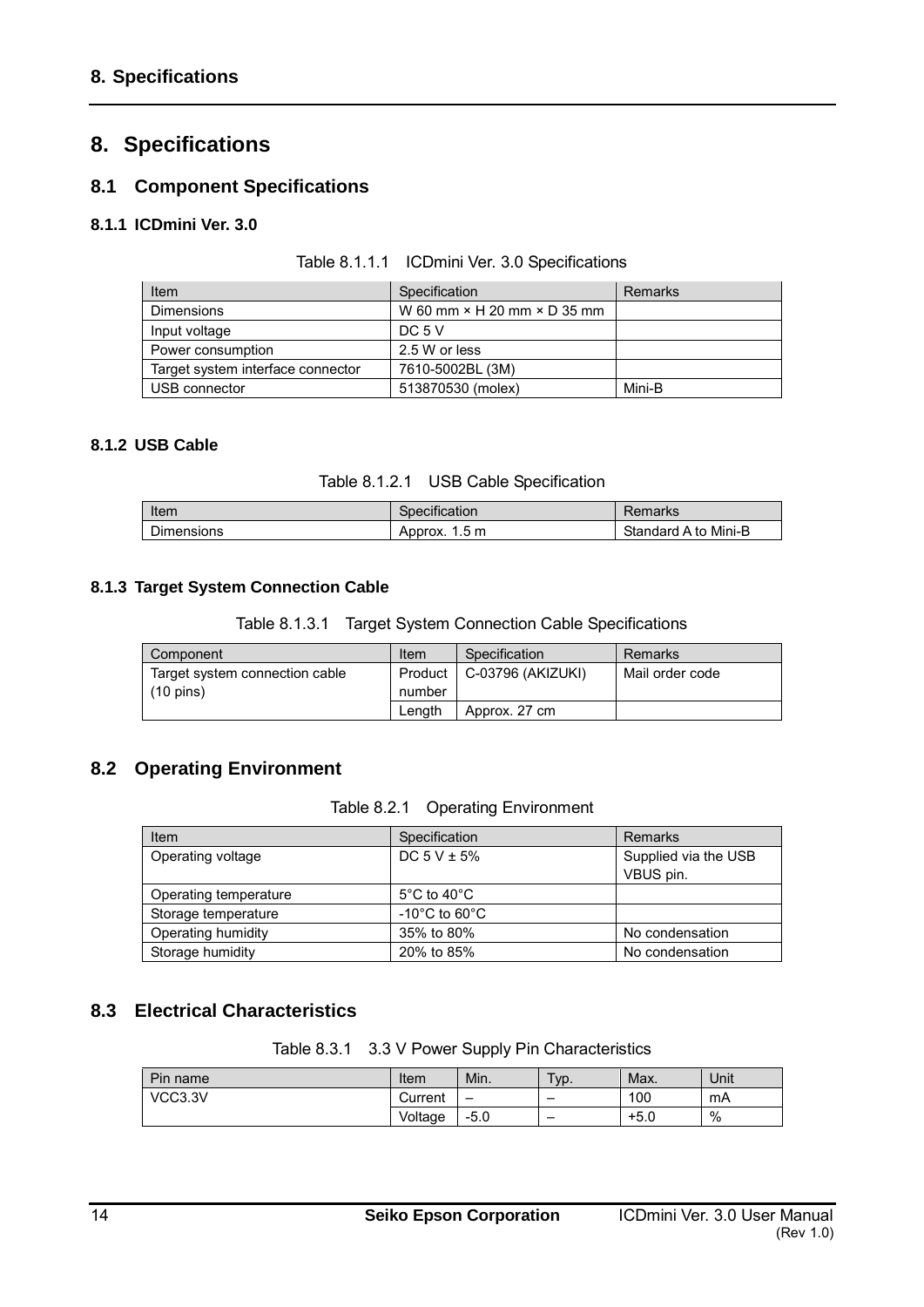# **Appendix A Differences from ICDmini Ver. 2.0**

The table below lists the differences between the ICDmini Ver. 2.0 and Ver. 3.0.

| Table A.1 Differences between the ICDmini Ver. 2.0 and Ver. 3.0 |  |
|-----------------------------------------------------------------|--|
|-----------------------------------------------------------------|--|

| Item                                                       | ICDmini Ver.2.0 (S5U1C17001H2100)                                                                                                              | ICDminiVer.3.0 (S5U1C17001H3100)                                                            |
|------------------------------------------------------------|------------------------------------------------------------------------------------------------------------------------------------------------|---------------------------------------------------------------------------------------------|
| Core CPU supported                                         | S1C17/S1C33                                                                                                                                    | S <sub>1</sub> C <sub>17</sub>                                                              |
| Flash memory programming<br>voltage (VPP) output           | Available                                                                                                                                      | Available                                                                                   |
| VPP voltage                                                | 6.0 V to 8.0 V variable voltage<br>(when S1C17 is selected)                                                                                    | 7.0 V or 7.5 V selectable fixed voltage                                                     |
| Target system I/O interface voltage                        | 1.8 V or 3.3 V internal voltage, or 1.0 V<br>to 5.5 V supplied from the target system supplied from the target system                          | 3.3 V internal voltage or 1.2 V to 5.5 V                                                    |
| Target system interface voltage<br>output                  | 1.8 V or 3.3 V (max.100 mA)                                                                                                                    | 3.3 V only (max. 100 mA)                                                                    |
| Flash memory programming power<br>supply cable             | Available                                                                                                                                      | Integrated in the target system<br>interface connector and cable                            |
| Flash memory programmer mode<br>(multi-programmer support) | Available                                                                                                                                      | Unavailable                                                                                 |
| Reset switch                                               | Available                                                                                                                                      | Unavailable                                                                                 |
| <b>LED</b>                                                 | Four 7-color LEDs                                                                                                                              | Two single color LEDs (green and red)                                                       |
| BRKIN and GND pins                                         | Available                                                                                                                                      | Unavailable                                                                                 |
| USB connector                                              | Standard-B                                                                                                                                     | Mini-B                                                                                      |
| Supplied cable                                             | One 4-pin target system connection<br>cable, two 4-pin flash memory<br>programming power supply cables, and<br>one USB (Standard-A to B) cable | One 10-pin target system connection<br>cable *1 and one USB (Standard-A to<br>Mini-B) cable |
| MCU supported                                              | S1C17 and S1C33 Family MCUs                                                                                                                    | S1C17 Family MCUs except<br>S1C17803 (when used with a 24 MHz<br>or higher OSC3 clock)      |
| Firmware update                                            | Update using debugger commands                                                                                                                 | Update using a file explorer on the<br>host computer                                        |
| *1 Includes a flash memory programming power supply pin    |                                                                                                                                                |                                                                                             |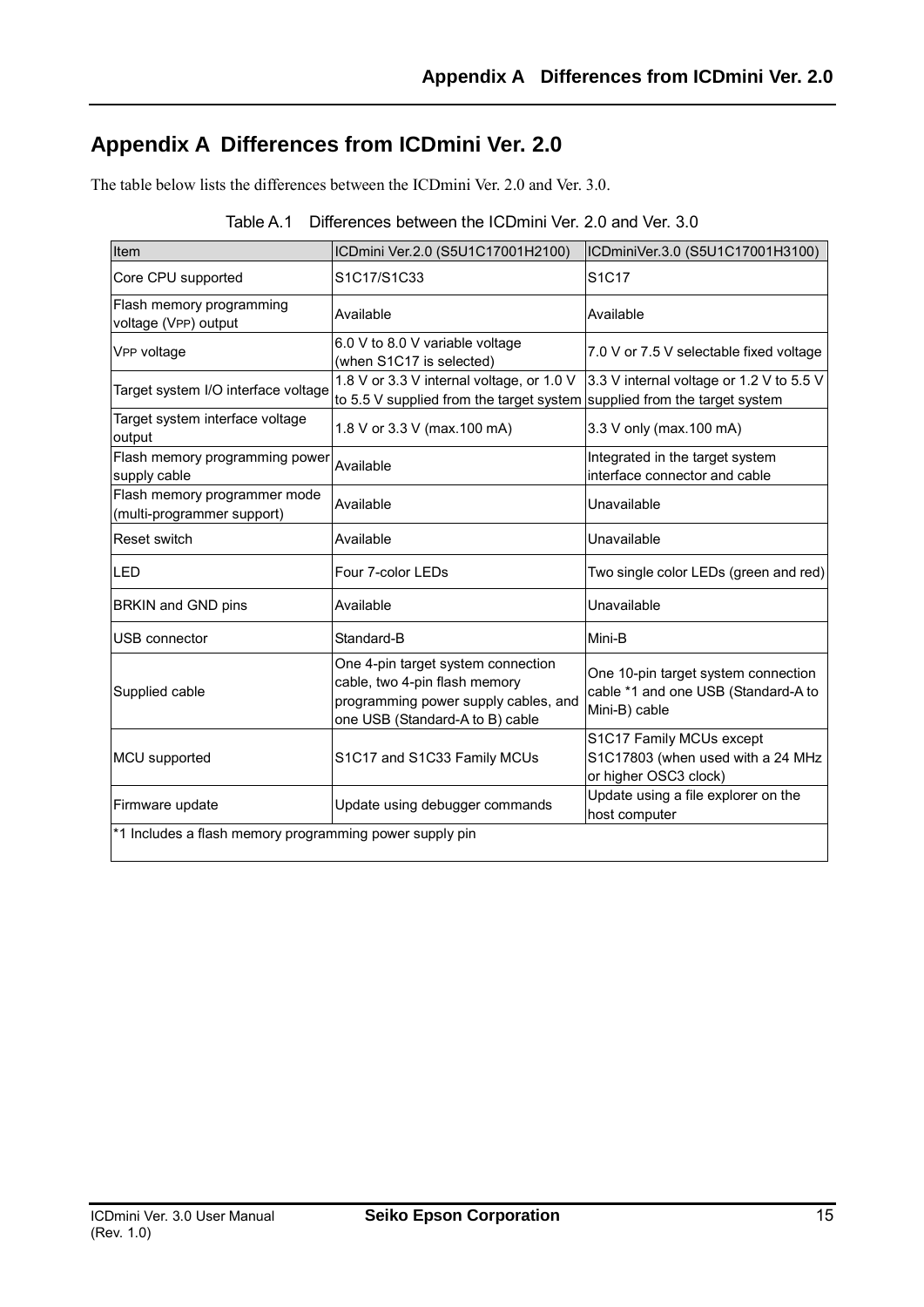# **Appendix B ICDmini Ver1.0, 1.1, and 2.0 Compatible Cable Specifications**

The following shows the specifications of the target system connection cable (S5U1C17001W7200, option) compatible with the ICDmini Ver1.0, 1.1, and 2.0.



#### **B.1 Pin Assignment Table**

| No. | Connector             | No. | Connector                  |
|-----|-----------------------|-----|----------------------------|
|     | 10-pin connector side |     | 4-pin black connector side |
| 2   |                       | 2   |                            |
| 3   |                       | 3   |                            |
|     |                       |     |                            |
| 5   |                       |     | 4-pin white connector side |
| ี   |                       | 2   |                            |
|     |                       | 3   |                            |
| 8   |                       |     |                            |
| 9   |                       |     | 2-pin black connector side |
| 10  |                       | ⌒   |                            |

Table B.1.1 Pin Assignment Table

## **B.2 Component Specifications**

| Table B.2.1 Target System Connection Cable Specifications |  |  |
|-----------------------------------------------------------|--|--|
|-----------------------------------------------------------|--|--|

| Component                                   | ltem    | Specification                       | Remarks                 |
|---------------------------------------------|---------|-------------------------------------|-------------------------|
| IICDmini Ver. 3.0 side connector            | Product | Connector: 7910- 6500SC (3M)        |                         |
|                                             | number  | Strain relief: 3448-7910 (3M)       |                         |
| Target system connection cable              | Length  | Approx. 30 cm                       |                         |
| $(10$ conductors to 4, 4, and 2 conductors) |         |                                     |                         |
| Target system side connector                | Product | Connector (4 pins): RE-04 (JST)     | <b>Black connectors</b> |
|                                             | number  | Connector (2 pins): RE-02 (JST)     |                         |
|                                             |         | Contact: RF-SC2210(LF)(SN) (JST)    |                         |
|                                             |         | Connector (4 pins): PAP-04V-S (JST) | lWhite connector        |
|                                             |         | Contact: SPHD-002T-P0.5 (JST)       |                         |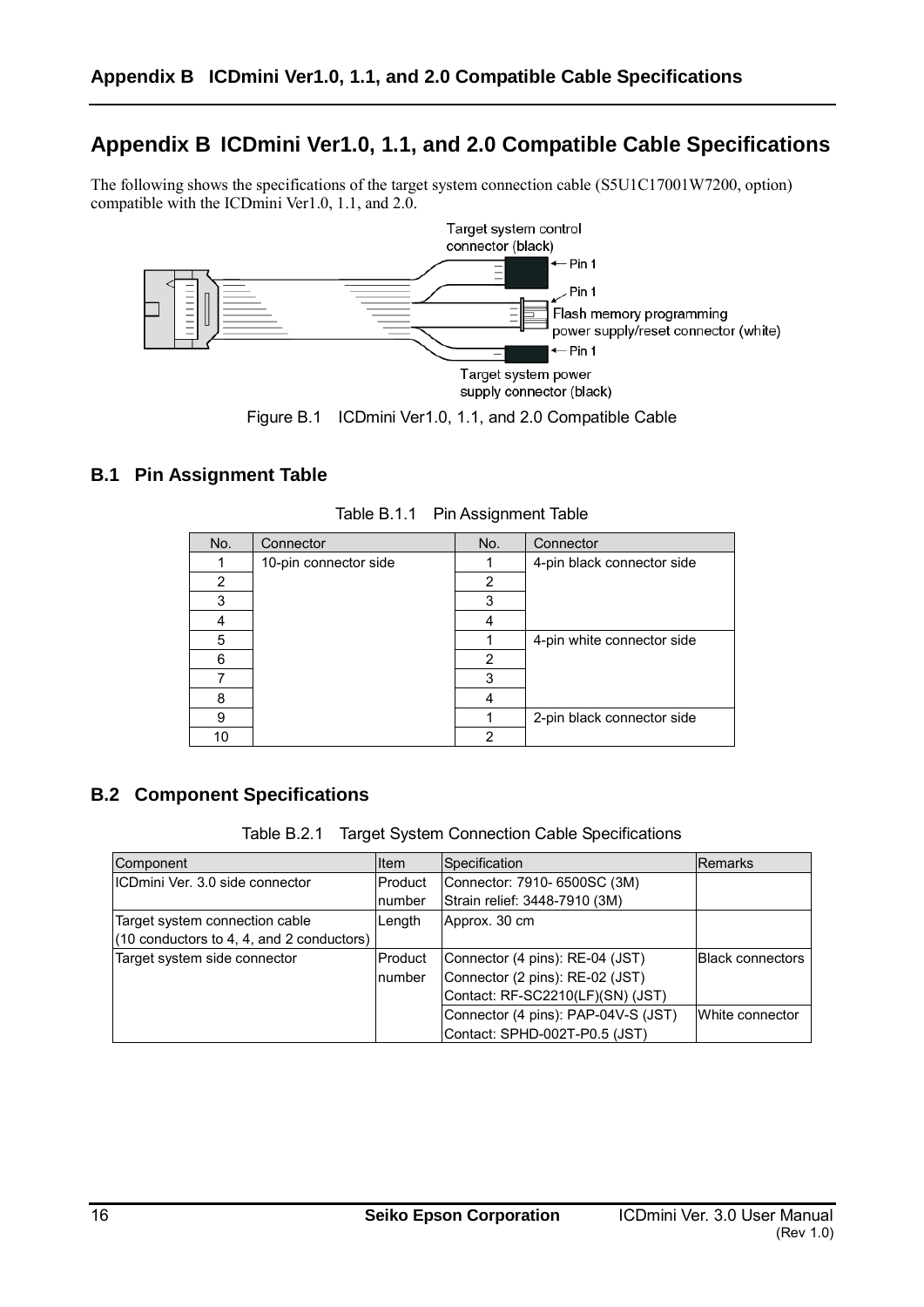# **Appendix C Operable Condition Examples (Reference)**

The table below lists some operable condition examples when using the ICDmini Ver. 3.0. These example cannot guarantee operations under the user's environment, as environmental conditions other than below must taken into consideration for actual operations.

| Model                             | Target system<br>interface voltage | Operating frequency<br>(DCLK) | Target system<br>connection cable length |
|-----------------------------------|------------------------------------|-------------------------------|------------------------------------------|
|                                   |                                    |                               |                                          |
| S1C17W23                          | 1.2V                               | 1 MHz                         | 100 cm max.                              |
| S1C17801                          | 3.3V                               | 24 MH (OSC3 = $48$            | 100 cm max.                              |
|                                   |                                    | MHz)                          |                                          |
| S <sub>1</sub> C <sub>17803</sub> | 5.0V                               | 20 MHz                        | 100 cm max.                              |

Table C.1 Operable Condition Examples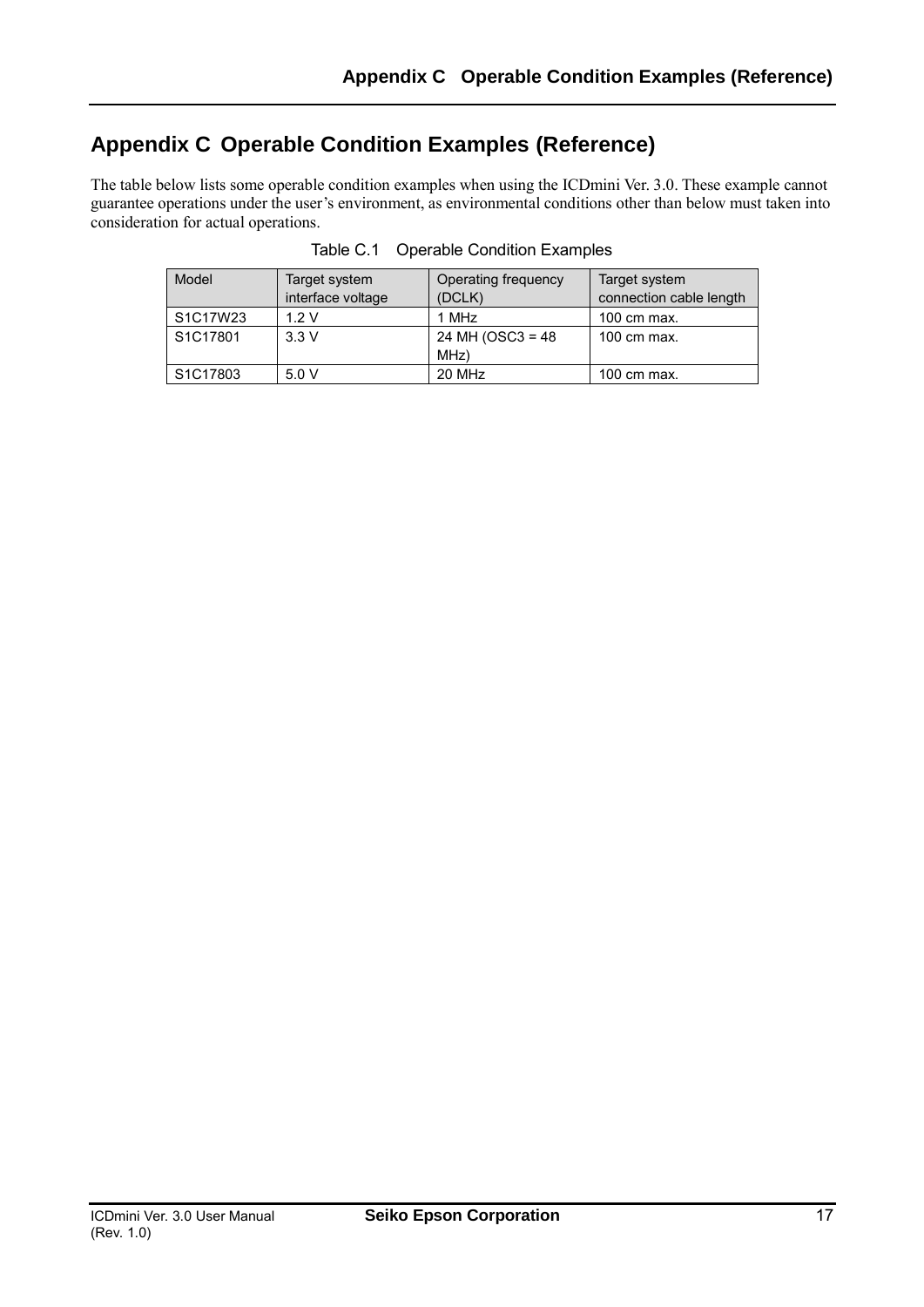# **Revision History**

|          |            |                |          | Attachment-1      |
|----------|------------|----------------|----------|-------------------|
| Rev. No. | Date       | Page           | Category | <b>Contents</b>   |
| Rev. 1.0 | 2015/02/18 | $\mathsf{All}$ | new      | New establishment |
|          |            |                |          |                   |
|          |            |                |          |                   |
|          |            |                |          |                   |
|          |            |                |          |                   |
|          |            |                |          |                   |
|          |            |                |          |                   |
|          |            |                |          |                   |
|          |            |                |          |                   |
|          |            |                |          |                   |
|          |            |                |          |                   |
|          |            |                |          |                   |
|          |            |                |          |                   |
|          |            |                |          |                   |
|          |            |                |          |                   |
|          |            |                |          |                   |
|          |            |                |          |                   |
|          |            |                |          |                   |
|          |            |                |          |                   |
|          |            |                |          |                   |
|          |            |                |          |                   |
|          |            |                |          |                   |
|          |            |                |          |                   |
|          |            |                |          |                   |
|          |            |                |          |                   |
|          |            |                |          |                   |
|          |            |                |          |                   |
|          |            |                |          |                   |
|          |            |                |          |                   |
|          |            |                |          |                   |
|          |            |                |          |                   |
|          |            |                |          |                   |
|          |            |                |          |                   |
|          |            |                |          |                   |
|          |            |                |          |                   |
|          |            |                |          |                   |
|          |            |                |          |                   |
|          |            |                |          |                   |
|          |            |                |          |                   |
|          |            |                |          |                   |